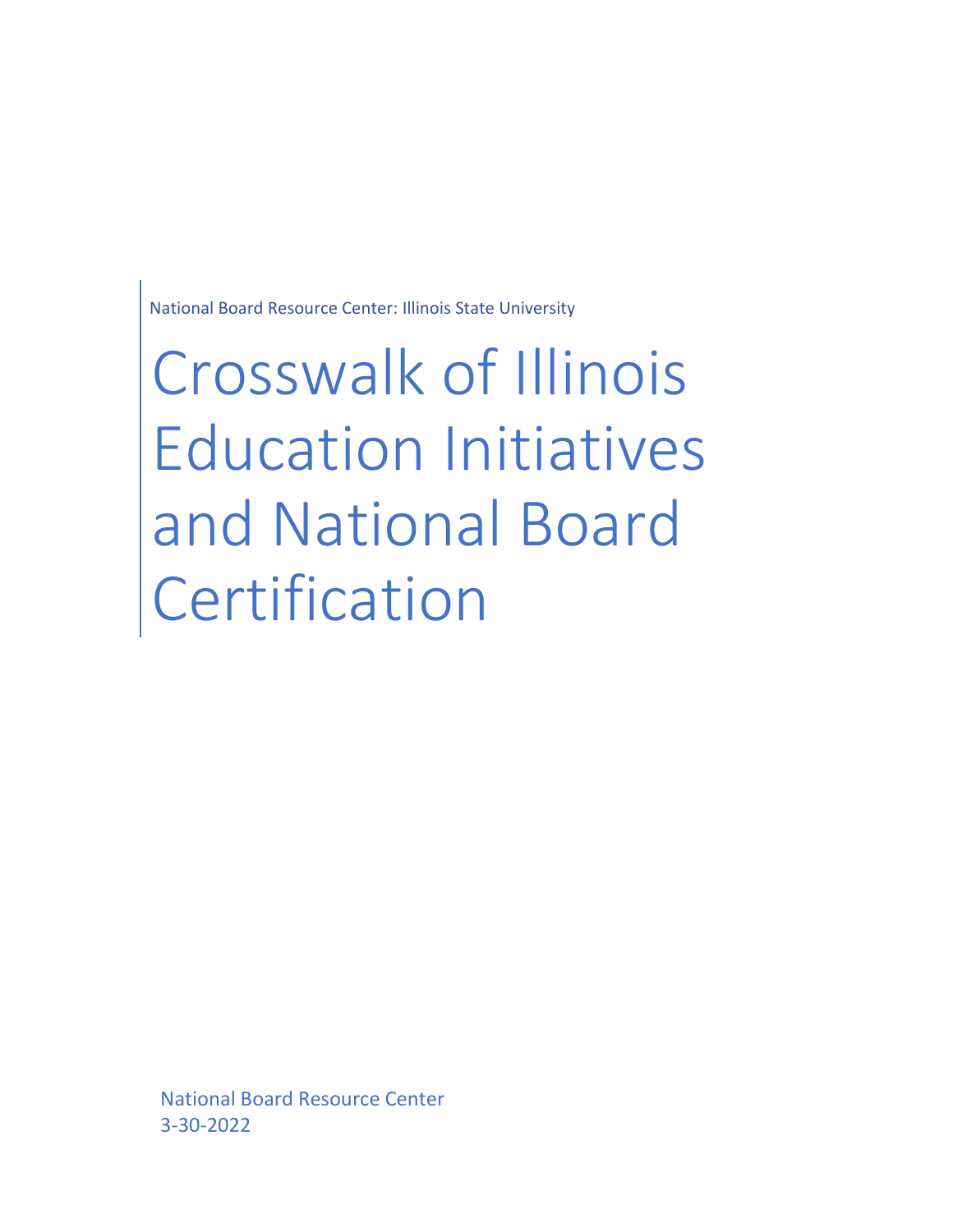## **Crosswalk of Illinois Education Initiatives and National Board Certification**

## Contents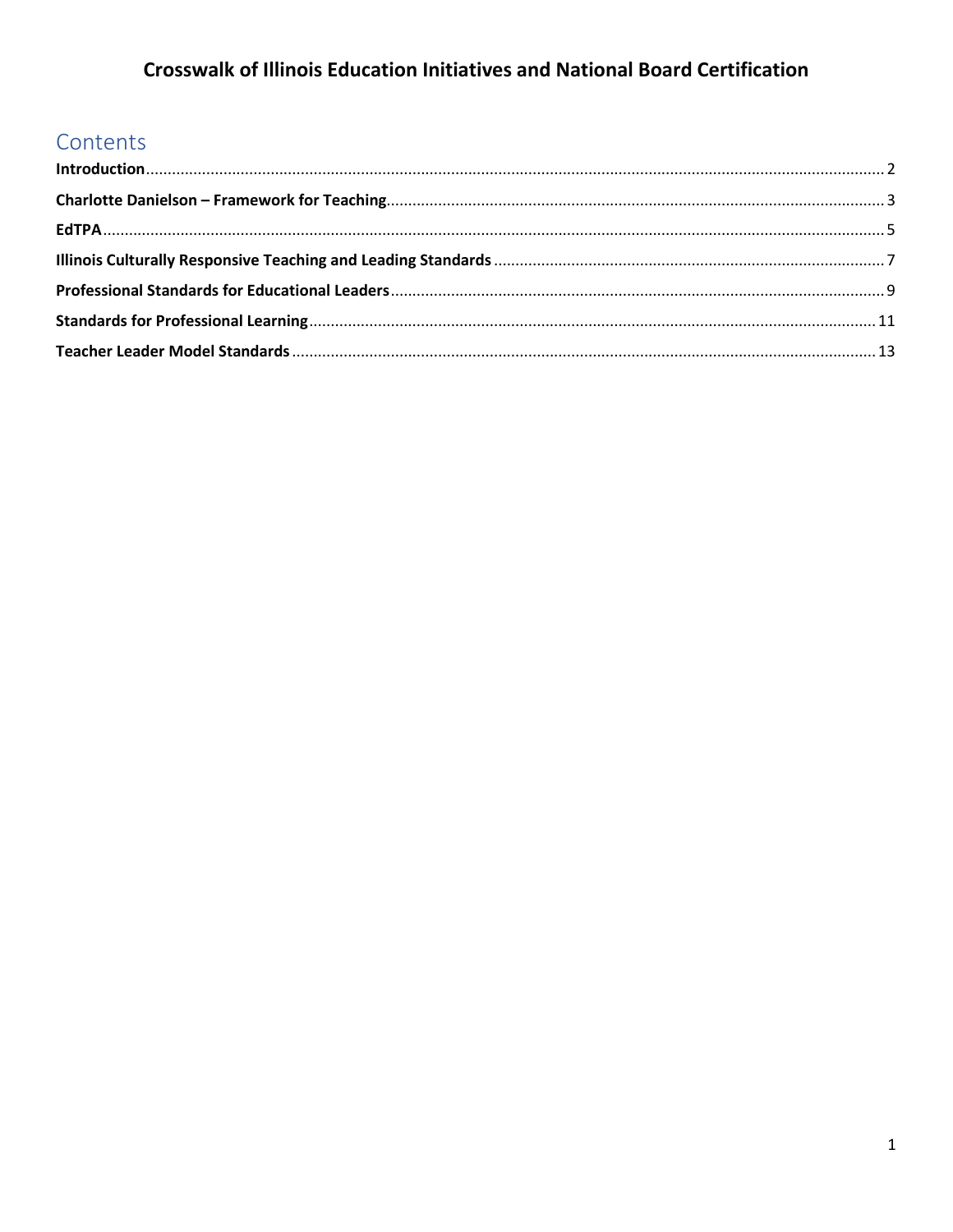## <span id="page-2-0"></span>Introduction

National Board Certification is the highest standard for teaching excellence. More than a decade of research from across the country confirms that students taught by National Board Certified Teachers outperform their peers that are taught by non-National Board Certified Teachers. Additionally, 97% of teachers report that they change their classroom practices after going through the process towards certification.

National Board Certification is a rigorous process that requires educators to thoughtfully reflect upon their practice. The certification process also correlates to several sets of Illinois standards. This crosswalk explores the connections between the Five Core Propositions of National Board Certification and Illinois state and national education standards.

This crosswalk document explains the connections between the Five Core Propositions of the National Board for Professional Teaching Standards and the following standards for learning, teaching, and leading:

- Charlotte Danielson Framework for Teaching
- EdTPA
- Illinois Culturally Responsive Teaching and Leading Standards
- Professional Standards for Educational Leadership
- Standards for Professional Learning
- Teacher Leader Model Standards

## Standards and Core Propositions Alignment Chart

|                                                                     | Proposition 1: Teachers<br>are committed to<br>students & their learning | Proposition 2: Teachers<br>know the subjects<br>they teach & how to<br>teach those subjects to<br>students | Proposition 3: Teachers<br>are responsible for<br>managing & monitoring<br>student learning | Proposition 4: Teachers<br>think systematically<br>about their practice &<br>learn from experiences | Proposition 5: Teachers<br>are members of<br>learning communities |
|---------------------------------------------------------------------|--------------------------------------------------------------------------|------------------------------------------------------------------------------------------------------------|---------------------------------------------------------------------------------------------|-----------------------------------------------------------------------------------------------------|-------------------------------------------------------------------|
| Charlotte Danielson<br>Framework for Teaching                       |                                                                          |                                                                                                            |                                                                                             |                                                                                                     |                                                                   |
| EdTPA                                                               |                                                                          |                                                                                                            |                                                                                             |                                                                                                     |                                                                   |
| Illinois Culturally<br>Responsive Teaching<br>and Leading Standards |                                                                          |                                                                                                            |                                                                                             |                                                                                                     |                                                                   |
| Professional Standards<br>for Educational<br>Leadership             |                                                                          |                                                                                                            |                                                                                             |                                                                                                     |                                                                   |
| Standards for<br>Professional Learning                              |                                                                          |                                                                                                            |                                                                                             |                                                                                                     |                                                                   |
| Teacher Leader Model<br>Standards                                   |                                                                          |                                                                                                            |                                                                                             |                                                                                                     |                                                                   |
|                                                                     |                                                                          |                                                                                                            |                                                                                             | notes where Standards align to Core Propositions.                                                   |                                                                   |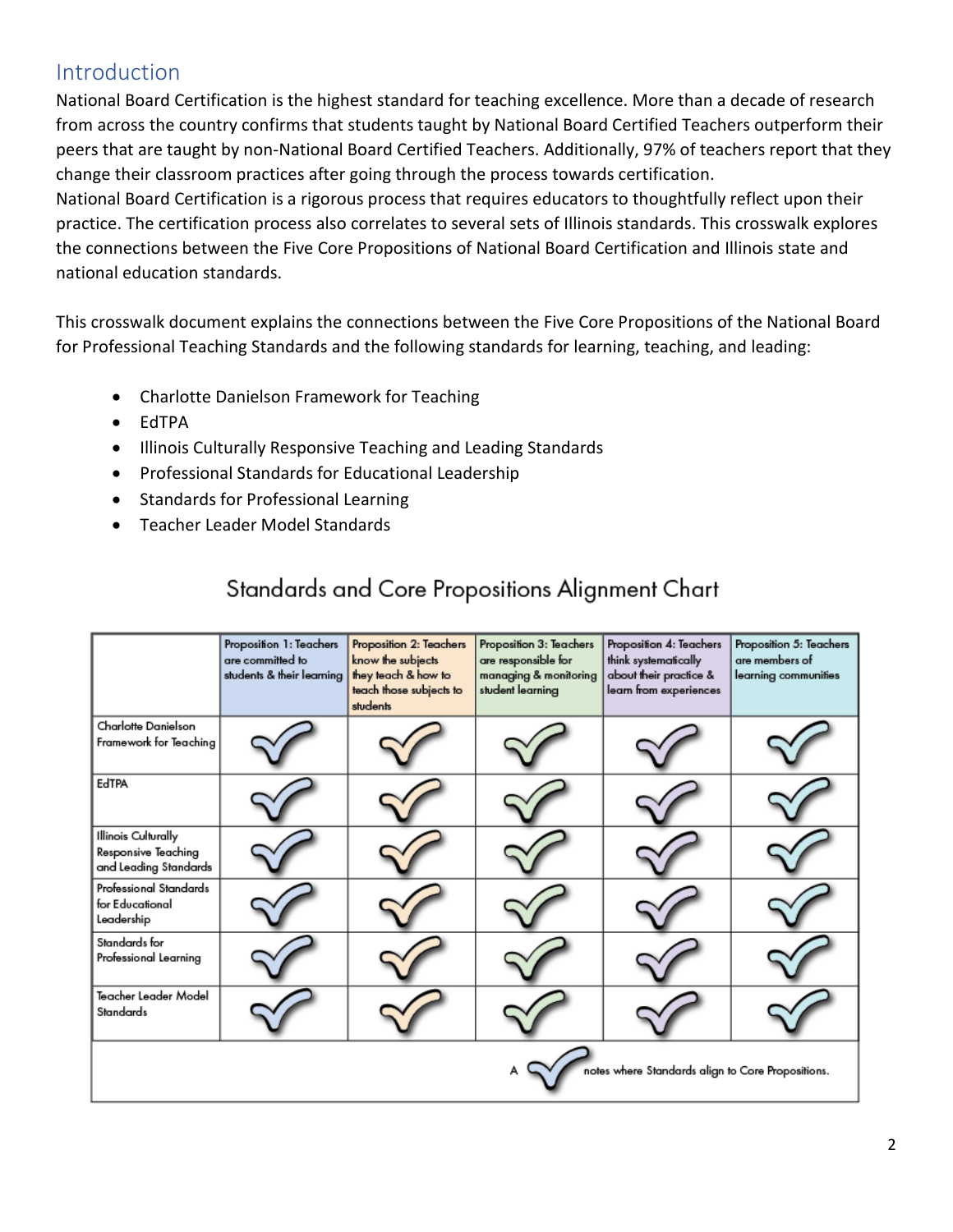## <span id="page-3-0"></span>[Charlotte Danielson – Framework for Teaching](https://danielsongroup.org/the-framework-for-teaching/)

## **Standards and Core Propositions Alignment**

Core Propositions

| Proposition 1: Teachers are committed to students and their learning                             |
|--------------------------------------------------------------------------------------------------|
| Proposition 2: Teachers know the subjects they teach and how to teach those subjects to students |
| Proposition 3: Teachers are responsible for managing and monitoring student learning             |
| Proposition 4: Teachers think systematically about their practice and learn from experiences     |
| Proposition 5: Teachers are members of learning communities                                      |

The colors note where Standards align to Core Propositions.

| Domain 1                                | <b>Planning and Preparation</b>                |  |  |  | 4 |  |
|-----------------------------------------|------------------------------------------------|--|--|--|---|--|
|                                         | <b>Domain Components:</b>                      |  |  |  |   |  |
|                                         | 1a-Demonstrating knowledge of students         |  |  |  |   |  |
|                                         | 1b-Demonstrating knowledge of content/pedagogy |  |  |  |   |  |
| 1c-Setting instructional outcomes       |                                                |  |  |  |   |  |
| 1d-Demonstrating knowledge of resources |                                                |  |  |  |   |  |
|                                         | 1e-Designing coherent instruction              |  |  |  |   |  |
|                                         | 1f-Designing student assessments               |  |  |  |   |  |

| Domain 2                         | <b>Classroom Environment</b>                      |  |  | 3 |  |  |
|----------------------------------|---------------------------------------------------|--|--|---|--|--|
| <b>Domain Components</b>         |                                                   |  |  |   |  |  |
|                                  | 2a-Creating an environment of respect and rapport |  |  |   |  |  |
|                                  | 2b-Establishing a culture of learning             |  |  |   |  |  |
| 2c-Managing classroom procedures |                                                   |  |  |   |  |  |
|                                  | 2d-Managing student behaviors                     |  |  |   |  |  |
|                                  | 2e-Organizing physical space                      |  |  |   |  |  |

| Domain 3                 | <b>Instruction</b>                              |  |  |  |  |  |
|--------------------------|-------------------------------------------------|--|--|--|--|--|
| <b>Domain Components</b> |                                                 |  |  |  |  |  |
|                          | 3a-Communicating with students                  |  |  |  |  |  |
|                          | 3b-Using questioning and discussion techniques  |  |  |  |  |  |
|                          | 3c-Engaging students in learning                |  |  |  |  |  |
|                          | 3d-Using assessment in instruction              |  |  |  |  |  |
|                          | 3e-Demonstrating flexibility and responsiveness |  |  |  |  |  |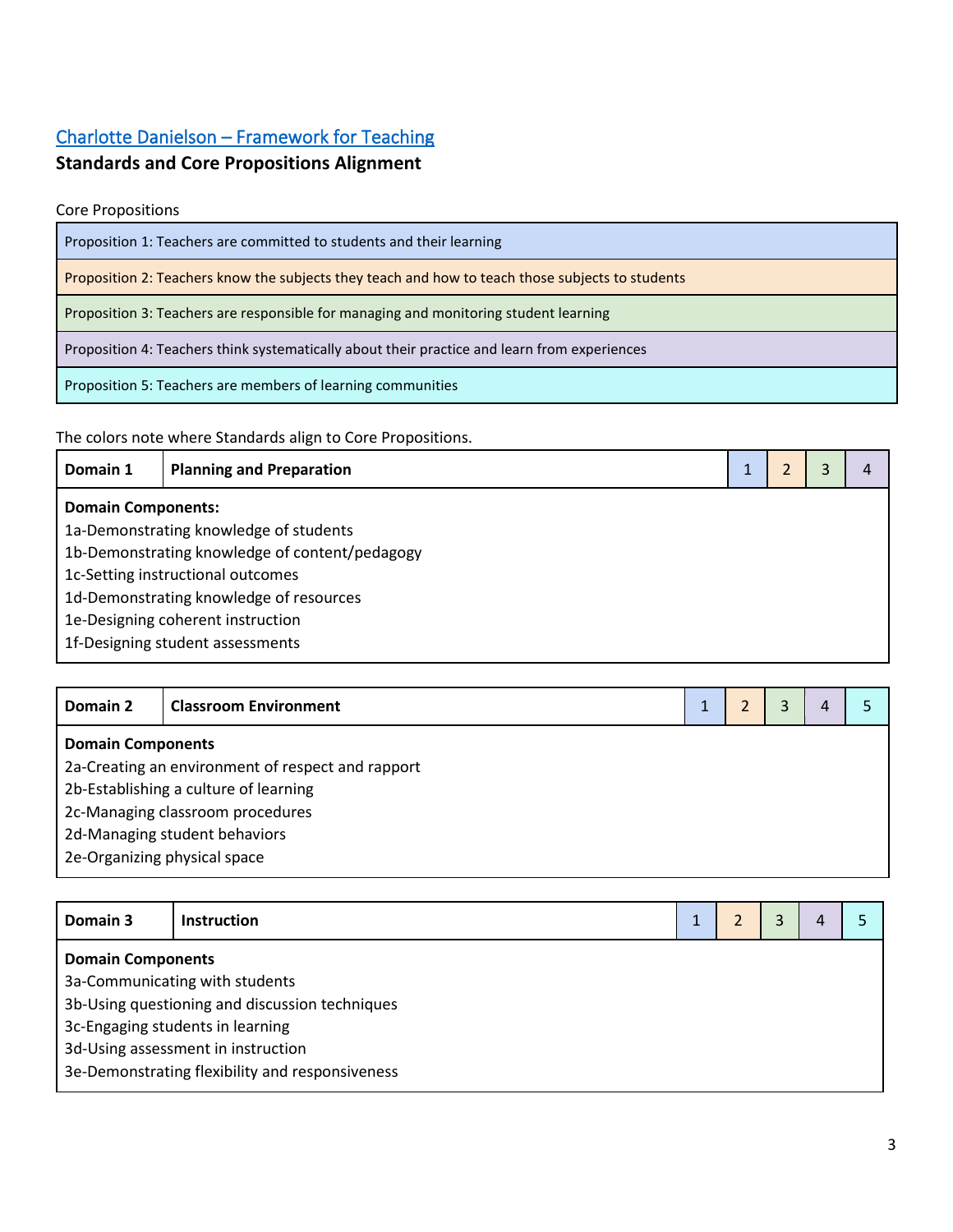| Domain 4                                     | <b>Professional Responsibilities</b>     |  |  |  |  |  |  |
|----------------------------------------------|------------------------------------------|--|--|--|--|--|--|
| 4a-Reflecting on teaching                    |                                          |  |  |  |  |  |  |
|                                              | 4b-Maintaining accurate records          |  |  |  |  |  |  |
|                                              | 4c-Communicating with families           |  |  |  |  |  |  |
| 4d-Participating in a professional community |                                          |  |  |  |  |  |  |
|                                              | 4e-Growing and developing professionally |  |  |  |  |  |  |
| 4f-Showing professionalism                   |                                          |  |  |  |  |  |  |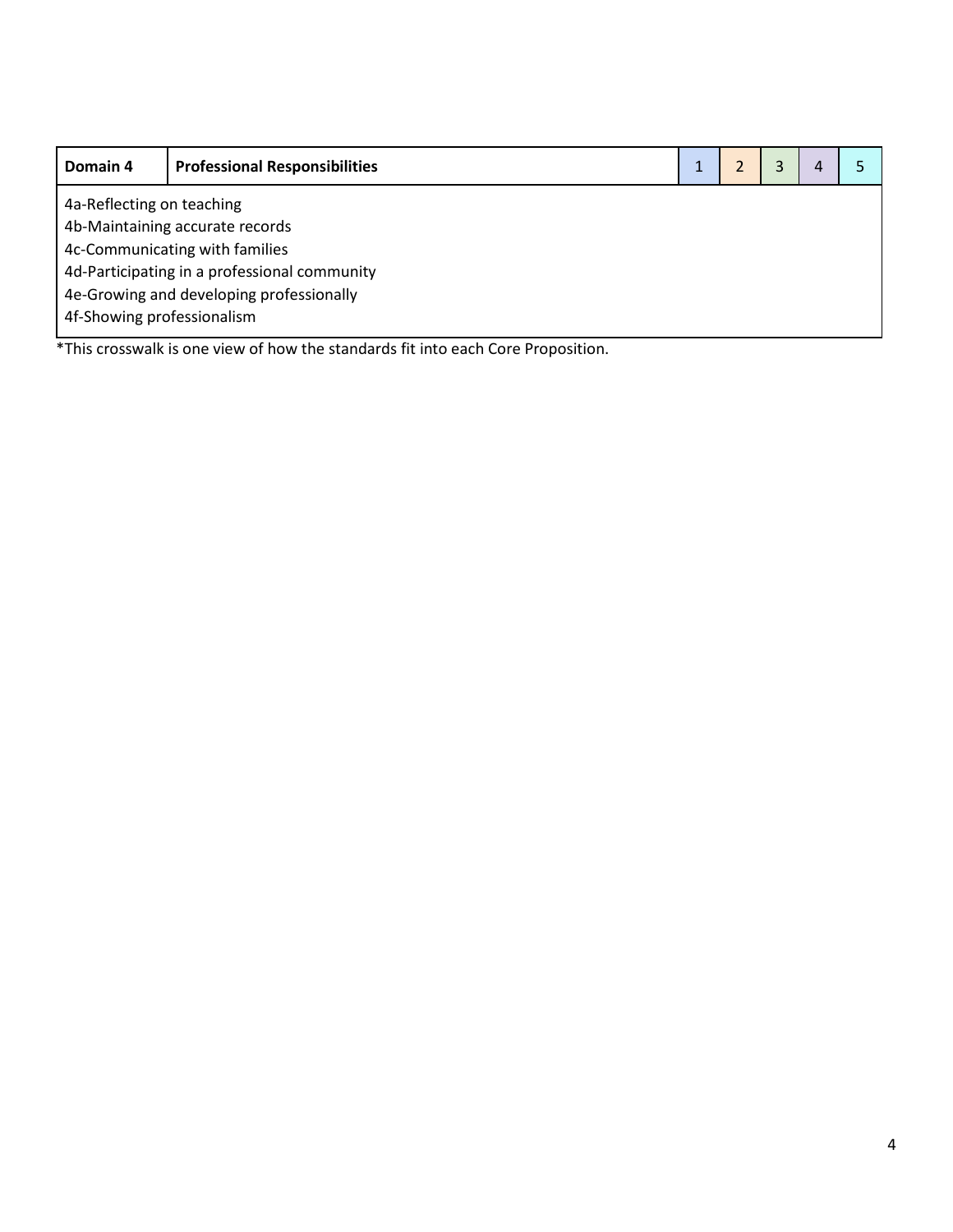### <span id="page-5-0"></span>**Rubrics and Core Propositions Alignment**

Core Propositions

Proposition 1: Teachers are committed to students and their learning

Proposition 2: Teachers know the subjects they teach and how to teach those subjects to students

Proposition 3: Teachers are responsible for managing and monitoring student learning

Proposition 4: Teachers think systematically about their practice and learn from experiences

Proposition 5: Teachers are members of learning communities

The colors note where Rubrics align to Core Propositions.

**Rubric 1 Planning for Content Understandings** 1 2 2 How does the candidate select the central focus, student content standards, and student learning? How does the candidate develop a learning segment with a central focus?

| <b>Rubric 2</b>                                                                                         | Planning to Support Varied Student Learning Needs | $1 \mid 3 \mid 4$ |  |  |
|---------------------------------------------------------------------------------------------------------|---------------------------------------------------|-------------------|--|--|
| How does the candidate use knowledge of students to target and support students' varied learning needs? |                                                   |                   |  |  |

| <b>Rubric 3</b> | Using Knowledge of Students to Inform Teaching and Learning                      | 1 2 3 |  |
|-----------------|----------------------------------------------------------------------------------|-------|--|
|                 | How does the candidate use knowledge of students to justify instructional plans? |       |  |

| <b>Rubric 4</b> | Identifying and Supporting Academic Language Development                                         |  |
|-----------------|--------------------------------------------------------------------------------------------------|--|
|                 | How does the candidate identify and support language demands associated with key learning tasks? |  |

| <b>Rubric 5</b>       | Planning Assessments to Monitor and Support Student Learning                                               |  |  |
|-----------------------|------------------------------------------------------------------------------------------------------------|--|--|
| standards/objectives? | How are the informal and formal assessments selected or designed to monitor students' progress towards the |  |  |

| <b>Rubric 6</b> | <b>Learning Environment</b>                                                                              |  |  |
|-----------------|----------------------------------------------------------------------------------------------------------|--|--|
| learning?       | How does the candidate demonstrate a positive learning environment that supports students' engagement in |  |  |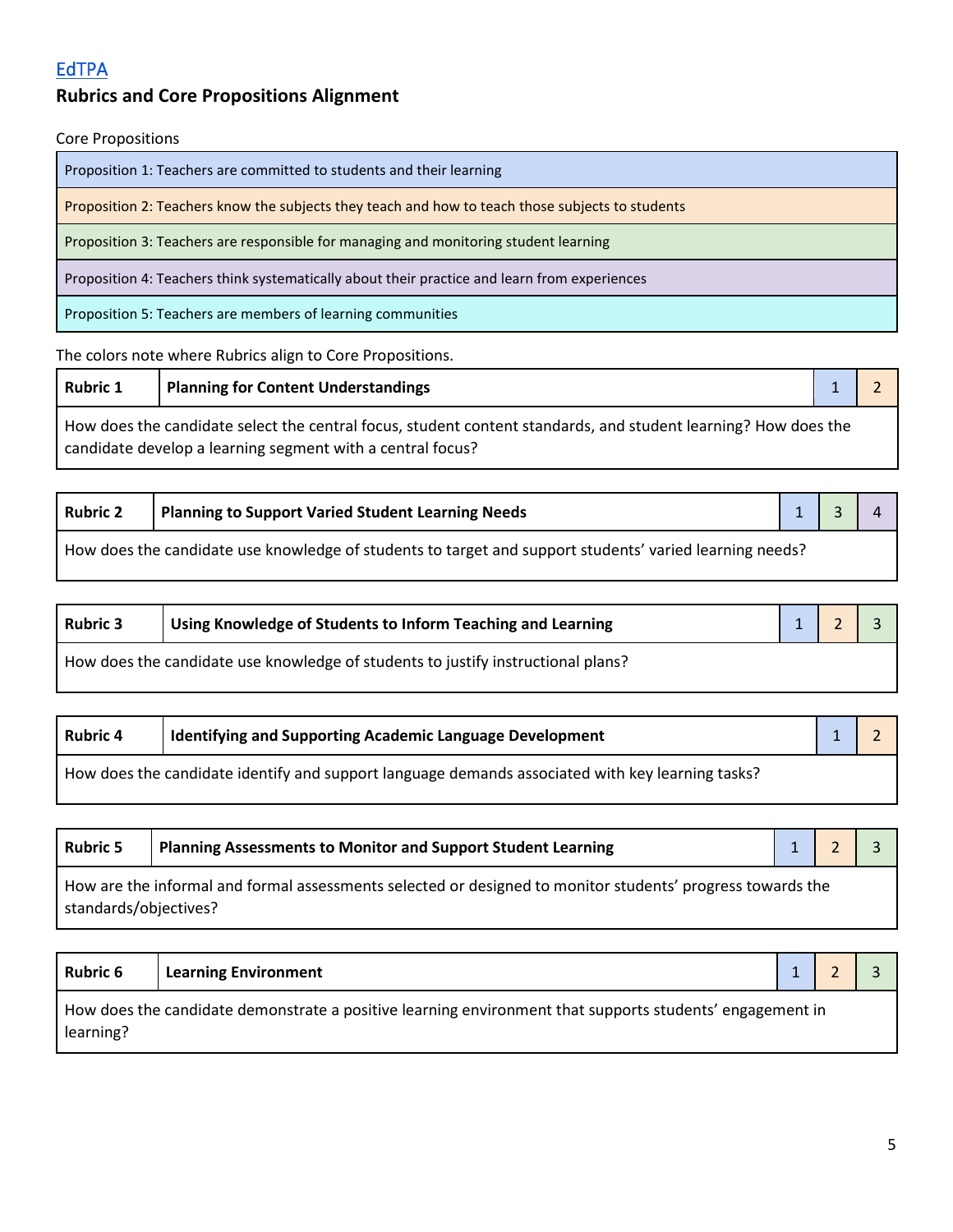| <b>Rubric 7</b>                                                                               | <b>LEngaging Students in Learning</b> |  |  |  |
|-----------------------------------------------------------------------------------------------|---------------------------------------|--|--|--|
| How does the candidate actively engage students in the development of the students' learning? |                                       |  |  |  |

| <b>Rubric 8</b>                                                            | <sup>I</sup> Deepening Student Learning |  |
|----------------------------------------------------------------------------|-----------------------------------------|--|
| How does the candidate demonstrate a deepening of students' understanding? |                                         |  |

| <b>Rubric 9</b>                                                                                              | Subject - Specific Pedagogy |  |  |  |
|--------------------------------------------------------------------------------------------------------------|-----------------------------|--|--|--|
| How does the candidate use subject specific pedagogy to develop students' understanding of content concepts? |                             |  |  |  |

| <b>Rubric 10</b>                                                                                             | Analyzing Teacher Effectiveness |  | $1 \mid 2 \mid 3 \mid 4$ |  |  |
|--------------------------------------------------------------------------------------------------------------|---------------------------------|--|--------------------------|--|--|
| How does the candidate use evidence to evaluate and change teaching practice to meet students' varied needs? |                                 |  |                          |  |  |

| Rubric 11                                                      | <b>Analysis of Student Learning</b> |  |
|----------------------------------------------------------------|-------------------------------------|--|
| How does the candidate analyze evidence of students' learning? |                                     |  |

| <b>Rubric 12</b>                                                    | <b>Providing Feedback to Guide Learning</b> |  |  |
|---------------------------------------------------------------------|---------------------------------------------|--|--|
| What type of feedback does the candidate provide to focus students? |                                             |  |  |

| <b>Rubric 13</b>                                                                                                  | Student Understanding and Use of Feedback |  |  |  |  |
|-------------------------------------------------------------------------------------------------------------------|-------------------------------------------|--|--|--|--|
| How does the candidate support focus students to understand and use the feedback to guide their further learning? |                                           |  |  |  |  |

| <b>Rubric 14</b>                                                                           | Analyzing Students' Academic Language Understanding and Use |  | 1234 |  |
|--------------------------------------------------------------------------------------------|-------------------------------------------------------------|--|------|--|
| How does the candidate analyze students' use of language to develop content understanding? |                                                             |  |      |  |

| <b>Rubric 15</b> | Using Assessment to Inform Instruction                                                                              |  | $2 \mid 3 \mid 4$ |  |
|------------------|---------------------------------------------------------------------------------------------------------------------|--|-------------------|--|
|                  | How does the candidate use the analysis of what students know and are able to do to plan next steps in instruction? |  |                   |  |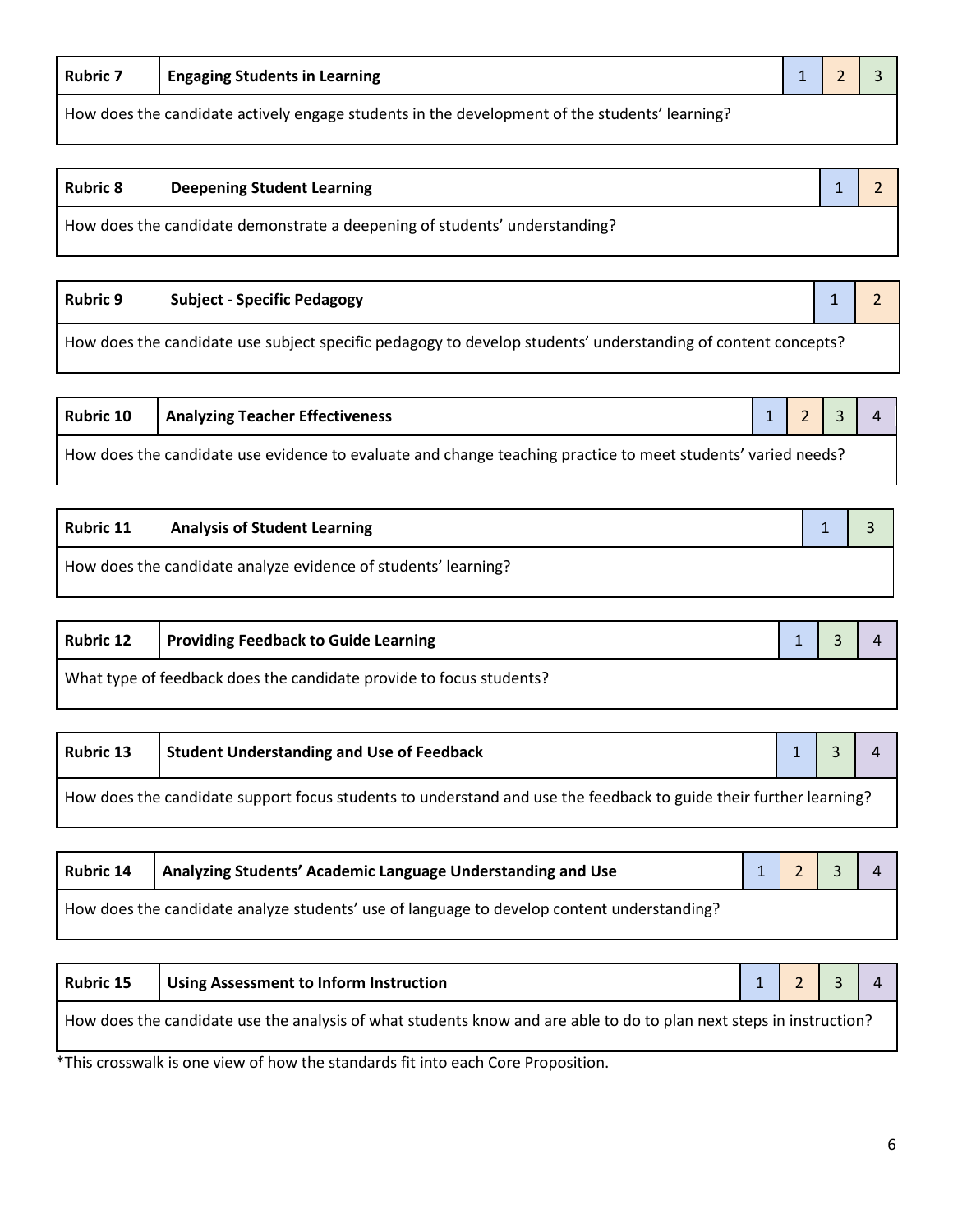### <span id="page-7-0"></span>[Illinois Culturally Responsive Teaching and Leading Standards](https://www.ilga.gov/commission/Jcar/admincode/023/023000240000500R.html)

#### **Standards and Core Propositions Alignment**

Core Propositions

Proposition 1: Teachers are committed to students and their learning Proposition 2: Teachers know the subjects they teach and how to teach those subjects to students Proposition 3: Teachers are responsible for managing and monitoring student learning Proposition 4: Teachers think systematically about their practice and learn from experiences Proposition 5: Teachers are members of learning communities

The colors note where Standards align to Core Propositions.

**Standard 1** Self-Awareness and Relationships to Others 1 2 2 4 4 2 4 4 4 2 4 4 2 4 4 2 4 4 2 4 4 2 4 4 2 4 4 2 4 4 2 4 4 2 4 4 2 4 2 4 4 2 4 2 4 2 4 2 4 2 4 2 4 2 4 2 4 2 4 2 4 2 4 2 4 2 4 2 4 2 4 2 4 2 4 2 4 2 4 2 4 2 4

work actively against these systems in their everyday roles in educational institutions.

Culturally responsive teachers and leaders are reflective and gain a deeper understanding of themselves and how they impact others, leading to more cohesive and productive student development as it relates to academic and socialemotional development for all students.

|                                                                                                                           | Standard 2   Systems of Oppression |  | $1 \mid 2 \mid 4$ |  |  |  |  |
|---------------------------------------------------------------------------------------------------------------------------|------------------------------------|--|-------------------|--|--|--|--|
| Culturally responsive teachers and leaders understand that there are systems in our society, especially, but not          |                                    |  |                   |  |  |  |  |
| I limited to, our school system, that creates and reinforce inequities, thereby creating oppressive conditions. Educators |                                    |  |                   |  |  |  |  |

| Standard 3                                                                                                          | Students as Individuals   |  |  |  |  |  |
|---------------------------------------------------------------------------------------------------------------------|---------------------------|--|--|--|--|--|
| Culturally responsive teachers and leaders view and value their students as individuals within the context of their |                           |  |  |  |  |  |
|                                                                                                                     | families and communities. |  |  |  |  |  |

| <b>Standard 4</b>                                                                                                                                                                                                                         | <b>Students as Co-Creators</b> |  |  |  |  |  |  |
|-------------------------------------------------------------------------------------------------------------------------------------------------------------------------------------------------------------------------------------------|--------------------------------|--|--|--|--|--|--|
| Culturally responsive teachers and leaders (who fundamentally believe all students are capable) center learning<br>around students' experiences and position them as co-creators, with emphasis on prioritizing historically marginalized |                                |  |  |  |  |  |  |
| students.                                                                                                                                                                                                                                 |                                |  |  |  |  |  |  |

| Standard 5   Leveraging Student Advocacy                                                                                                                  |  |  |
|-----------------------------------------------------------------------------------------------------------------------------------------------------------|--|--|
| Culturally responsive teachers and leaders will support and create opportunities for student advocacy and<br>representation in the content and classroom. |  |  |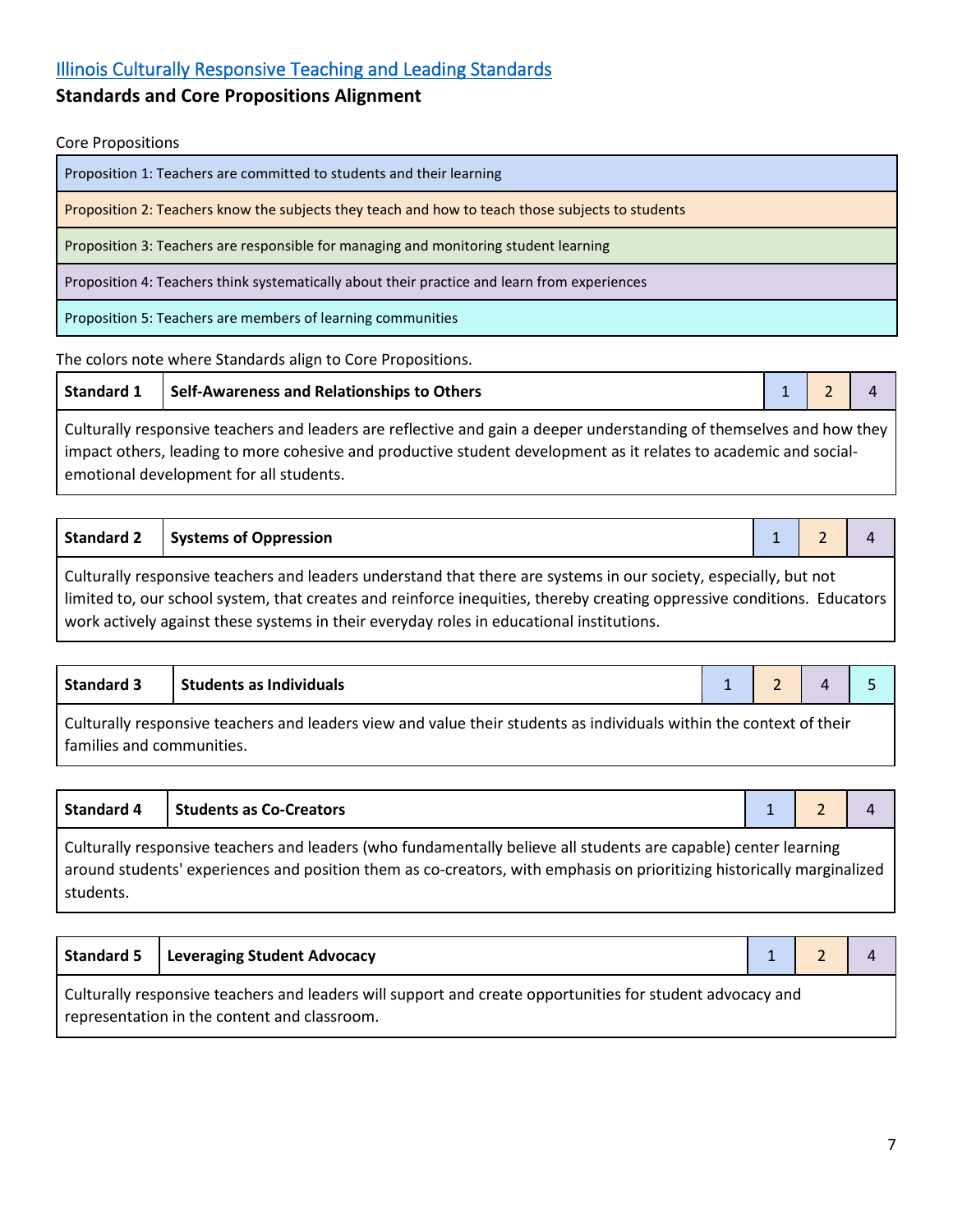**Standard 6 Family and Community Collaboration** 1 2 4 5

Culturally responsive teachers and leaders will partner with families and communities to build rapport, form collaborative and mutual relationships, and engage in effective cross-cultural communication.

| <b>Standard 7</b> | <b>Content Selections in All Curricula</b>                                                                                                                                                                                                                                                                                        |  |  |  |  |  |  |
|-------------------|-----------------------------------------------------------------------------------------------------------------------------------------------------------------------------------------------------------------------------------------------------------------------------------------------------------------------------------|--|--|--|--|--|--|
|                   | Culturally responsive teachers and leaders intentionally embrace student identities and prioritize representation in the<br>curriculum. In turn, students are not only given a chance to identify with the curriculum, they become exposed to<br>other cultures within their schools and both their local and global communities. |  |  |  |  |  |  |

| <b>Standard 8</b>   | <b>Student Representation in the Learning Environment</b>                                                                                                                                                                                                                                                                                                                                                                                                  |  |  |
|---------------------|------------------------------------------------------------------------------------------------------------------------------------------------------------------------------------------------------------------------------------------------------------------------------------------------------------------------------------------------------------------------------------------------------------------------------------------------------------|--|--|
| community at large. | Culturally responsive teachers and leaders ensure the diversity of their student population is equally represented<br>within the learning environment. In turn, all student population members feel seen, heard, and affirmed.<br>Exceptionally well-versed culturally responsive teachers and leaders provide exposure to underrepresented or<br>misrepresented minority groups, even when they are not present within the population of their school and |  |  |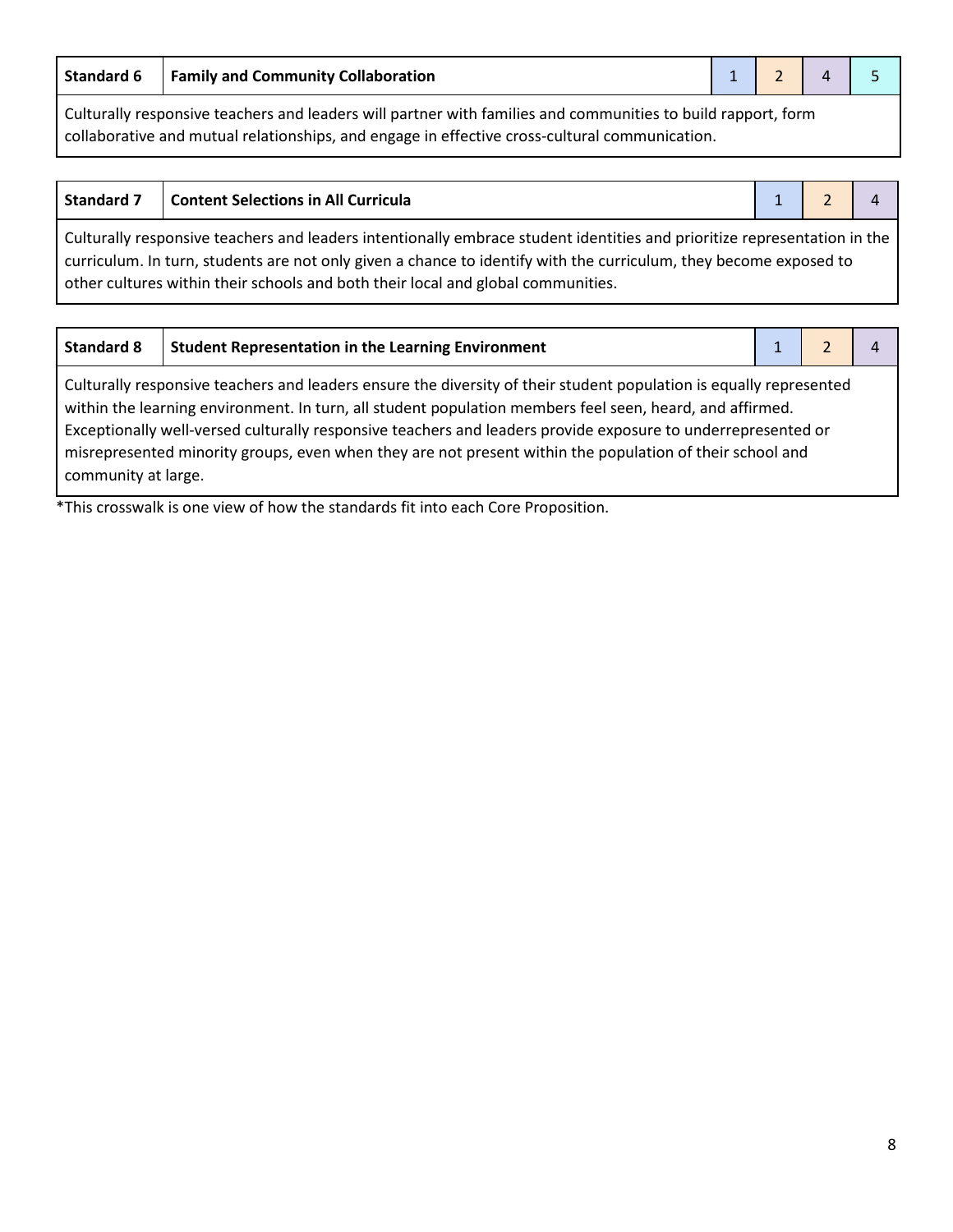### <span id="page-9-0"></span>[Professional Standards for Educational Leaders](https://www.npbea.org/wp-content/uploads/2017/06/Professional-Standards-for-Educational-Leaders_2015.pdf)

#### **Standards and Core Propositions Alignment**

Core Propositions

Proposition 1: Teachers are committed to students and their learning

Proposition 2: Teachers know the subjects they teach and how to teach those subjects to students

Proposition 3: Teachers are responsible for managing and monitoring student learning

Proposition 4: Teachers think systematically about their practice and learn from experiences

Proposition 5: Teachers are members of learning communities

The colors note where Standards align to Core Propositions.

**Standard 1 Mission, Vision, and Core Values** 1

Effective educational leaders develop, advocate, and enact a shared mission, vision, and core values of high-quality education and academic success and well-being of each student.

| <b>Standard 2</b> | <b>LEthics and Professional Norms</b> |  |  |  |  |  |
|-------------------|---------------------------------------|--|--|--|--|--|
|-------------------|---------------------------------------|--|--|--|--|--|

Effective educational leaders act ethically and according to professional norms to promote each student's academic success and well-being.

### **Standard 3 Equity and Cultural Responsiveness** 3

Effective educational leaders strive for equity of educational opportunity and culturally responsive practices to promote each student's academic success and well-being.

|                                                                                                               | Standard 4   Curriculum, Instruction, and Assessment                                   | $2 \mid 3 \mid$ |  |  |  |
|---------------------------------------------------------------------------------------------------------------|----------------------------------------------------------------------------------------|-----------------|--|--|--|
| Effective educational leaders develop and support intellectually rigorous and coherent systems of curriculum, |                                                                                        |                 |  |  |  |
|                                                                                                               | instruction, and assessment to promote each student's academic success and well-being. |                 |  |  |  |

|                                                                                                                                                                     | Standard 5   Community of Care and Support for Students |  |  |  |
|---------------------------------------------------------------------------------------------------------------------------------------------------------------------|---------------------------------------------------------|--|--|--|
| Effective educational leaders cultivate an inclusive, caring, and supportive school community that promotes the<br>academic success and well-being of each student. |                                                         |  |  |  |

| <b>Standard 6</b>                                                                                                | Professional Capacity of School Personnel  |  | $2 \mid 3 \mid 4 \mid 5$ |  |  |  |
|------------------------------------------------------------------------------------------------------------------|--------------------------------------------|--|--------------------------|--|--|--|
| Effective educational leaders develop the professional capacity and practice of school personnel to promote each |                                            |  |                          |  |  |  |
|                                                                                                                  | student's academic success and well-being. |  |                          |  |  |  |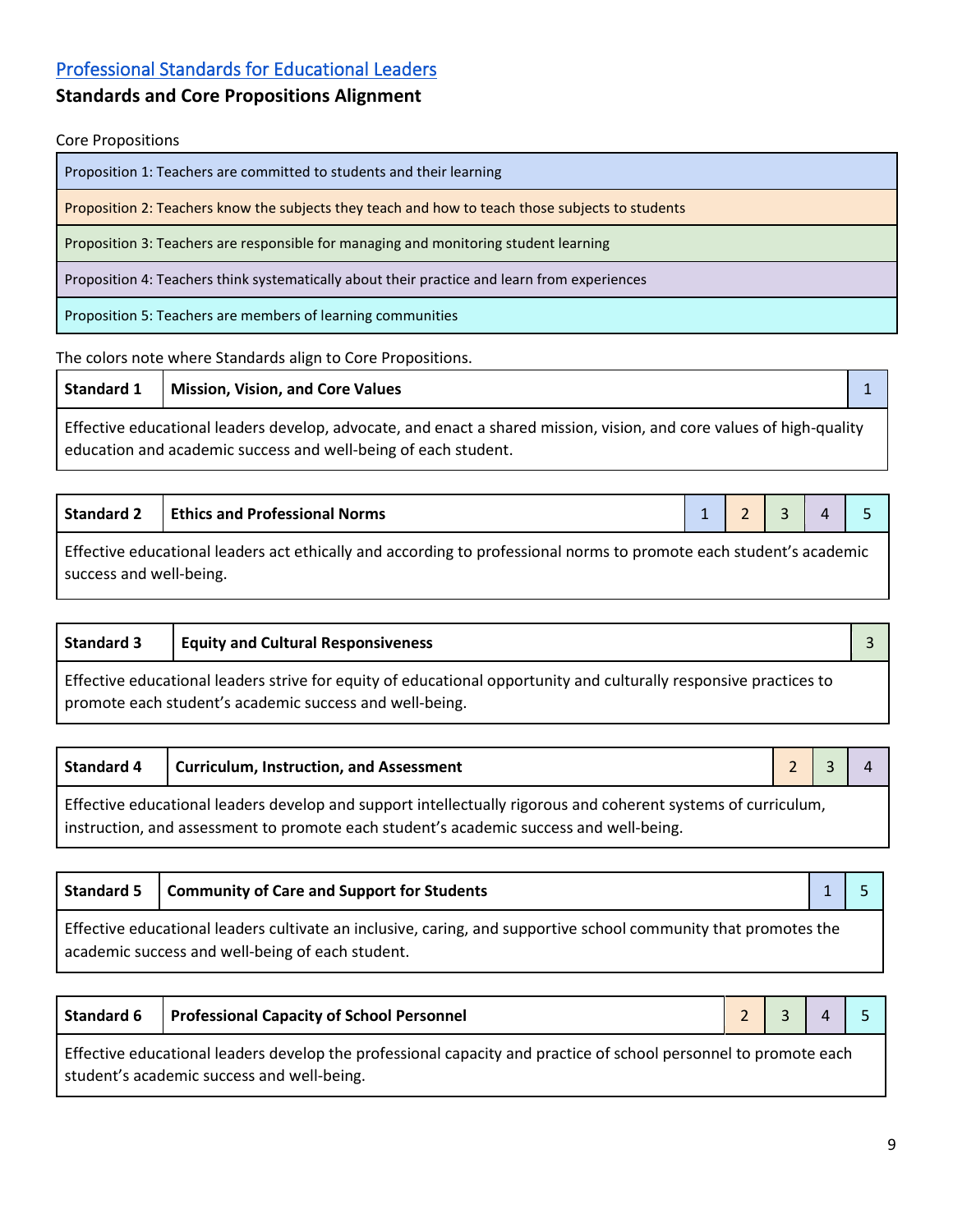|                                                                                                                       | Standard 7   Professional Community for Teachers and Staff |  |  |  | $1 \mid 2 \mid 3 \mid 4 \mid$ |  |  |  |
|-----------------------------------------------------------------------------------------------------------------------|------------------------------------------------------------|--|--|--|-------------------------------|--|--|--|
| ∈CC and a climate activation Construction Construction and a Characteristic and also a construction CC is a construct |                                                            |  |  |  |                               |  |  |  |

Effective educational leaders foster a professional community of teachers and other professional staff to promote each student's academic success and well-being.

| <b>Standard 8</b>                                                                                                                                                                     | <b>Meaningful Engagement of Families and Community</b> |  |  |  |
|---------------------------------------------------------------------------------------------------------------------------------------------------------------------------------------|--------------------------------------------------------|--|--|--|
| Effective educational leaders engage families and the community in meaningful, reciprocal, and mutually beneficial<br>ways to promote each student's academic success and well-being. |                                                        |  |  |  |

#### **Standard 9 Operations and Management** 5

Effective educational leaders manage school operations and resources to promote each student's academic success and well-being.

|                 | Standard 10   School Improvement                                                                                 |  | $1 \mid 2 \mid 3 \mid 4 \mid 5$ |  |
|-----------------|------------------------------------------------------------------------------------------------------------------|--|---------------------------------|--|
| and well-being. | Effective educational leaders act as agents of continuous improvement to promote each student's academic success |  |                                 |  |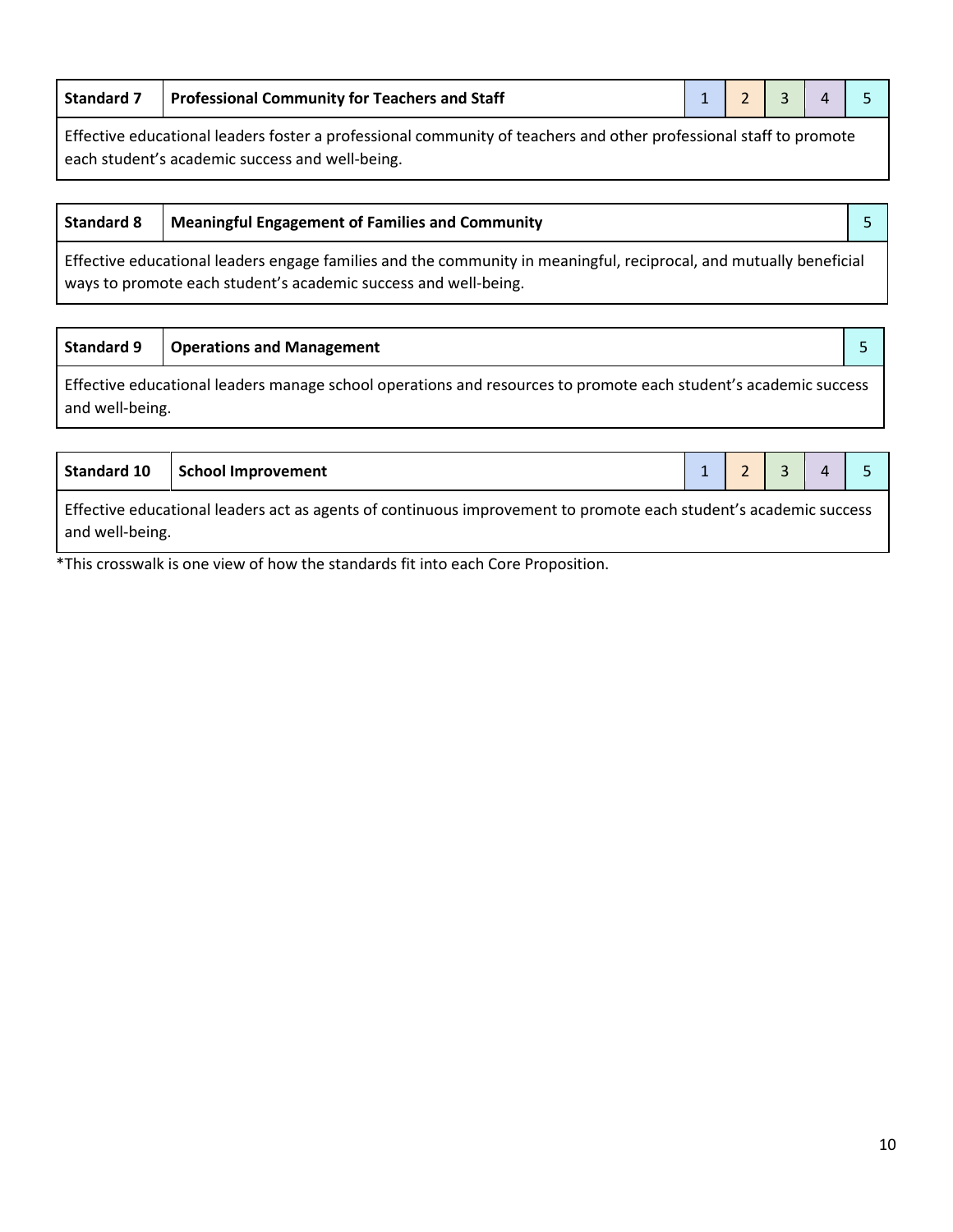#### <span id="page-11-0"></span>**Standards and Core Propositions Alignment**

**These standards are in the process of revision and will be launched in April of 2022. The information below is based on draft copies of the new standards.**

Core Propositions

Proposition 1: Teachers are committed to students and their learning

Proposition 2: Teachers know the subjects they teach and how to teach those subjects to students

Proposition 3: Teachers are responsible for managing and monitoring student learning

Proposition 4: Teachers think systematically about their practice and learn from experiences

Proposition 5: Teachers are members of learning communities

The colors note where Standards align to Core Propositions.

#### **Equity Practices** 1 2 3 4 5

Professional learning results in equitable and ambitious outcomes for all students when educators understand their students' historical and societal contexts, embrace the assets students bring, and foster relationships with students, families and communities.

#### **Curriculum, Assessment, and Instruction**  2 4 4

Professional learning results in equitable and ambitious outcomes for all students when educators provide highquality curriculum for students, assess student learning, and leverage instruction to implement curriculum.

| <b>Professional Expertise</b>                                                                                                                                                                                                                                 |  |
|---------------------------------------------------------------------------------------------------------------------------------------------------------------------------------------------------------------------------------------------------------------|--|
| Professional learning results in equitable and ambitious outcomes for all students when educators develop the<br>expertise essential to their roles, apply standards and research to their work, and prioritize coherence and alignment<br>in their learning. |  |

| <b>Equity Drivers</b>                                                                                          |  |  |  |  |
|----------------------------------------------------------------------------------------------------------------|--|--|--|--|
| Professional learning results in equitable and ambitious outcomes for all students when educators identify and |  |  |  |  |

address their own biases, collaborate with diverse colleagues, and cultivate beliefs, knowledge, and behaviors that support each learner.

**Evidence** 2 3 4 5 5 2 3 4 5 2 3 4 5 2 3 4 5 3 4 5 3 4 5 3 4 5 3 4 5 3 4 5 3 4 5 3 4 5 3 4 5 3 4 5 3 4 5 3 4 5 3 4 5 3 4 5 3 4 5 3 4 5 3 4 5 3 4 5 3 4 5 3 4 5 3 4 5 3 4 5 3 4 5 3 4 5 3 4 5 3 4 5 3 4 5 3 4 5 3 4 5 3 4 5 3 4

Professional learning results in equitable and ambitious outcomes for all students when educators consider evidence and data from multiple sources, use data to plan and monitor learning, and assess impact of professional learning on educators and students.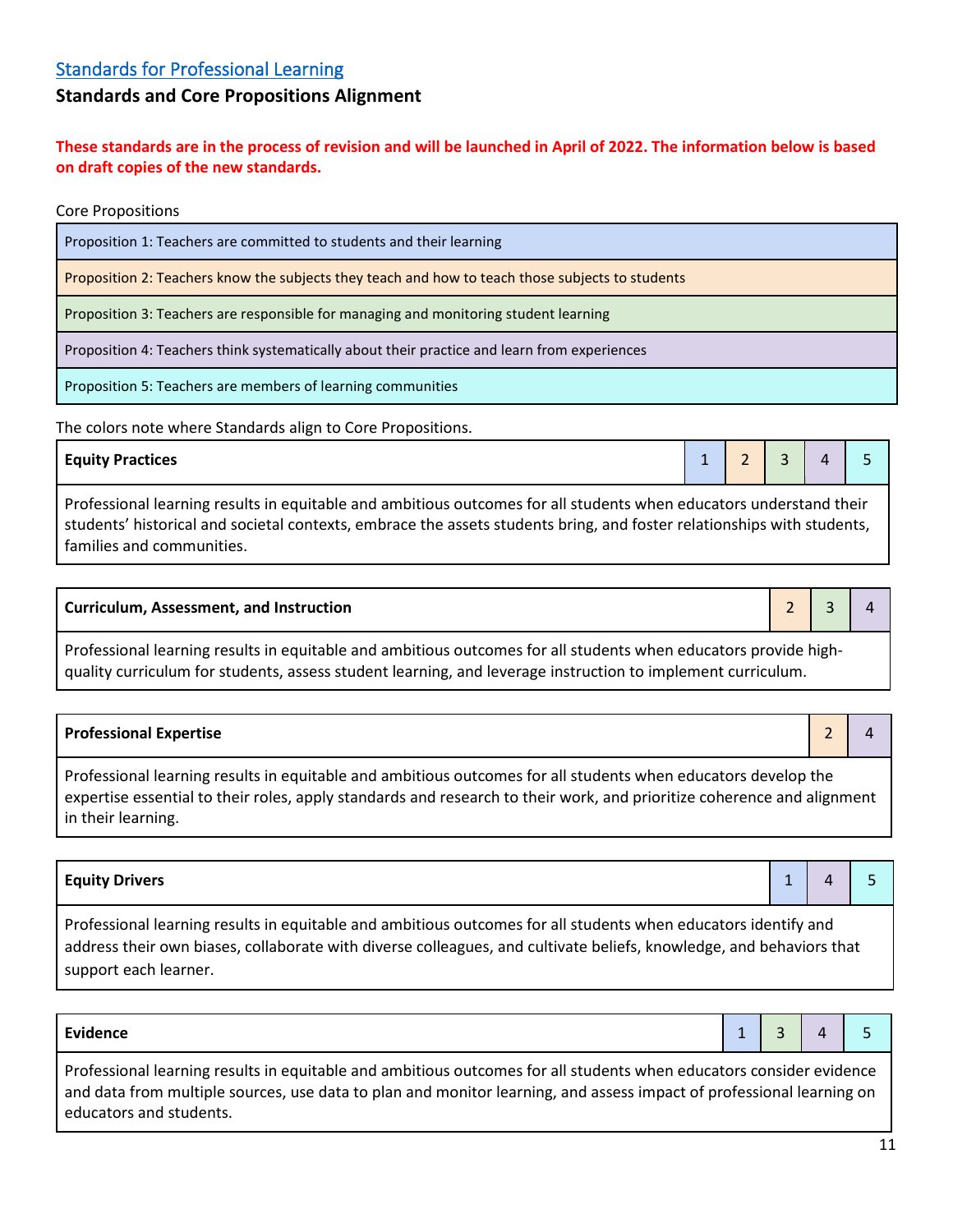# **Resources** 1 3 4 4

Professional learning results in equitable and ambitious outcomes for all students when educators allocate resources for professional learning, prioritize equity in their resource decisions, and monitor the use and impact of resource investments.

\*This crosswalk is one view of how the standards fit into each Core Proposition.

professional learning with others.

Professional learning results in equitable and ambitious outcomes for all students when educators commit to continuous improvement, build collaboration skills and capacity, and share responsibility for improving learning for all students.

**Leadership** 1 4 5

Professional learning results in equitable and ambitious outcomes for all students when educators establish a compelling and inclusive vision for professional learning, ensure a coherent system of support to build individual and collective capacity, and advocate for professional learning by sharing the importance and evidence of impact of

professional learning.

**Equity Foundations** 1 3 4

Educators establish a vision for equitable access to high-quality professional learning, create structures to ensure

such access, and sustain a culture that supports the development of all staff members.

**Implementation** 1 4 5 Professional learning results in equitable and ambitious outcomes for all students when educators understand and apply research on change management theory, engage in feedback processes, and implement and sustain

Professional learning results in equitable and ambitious outcomes for all students when educators set relevant and contextualized learning goals, ground their work in research and theories about learning, and implement evidencebased learning designs.



| stand an |  |
|----------|--|

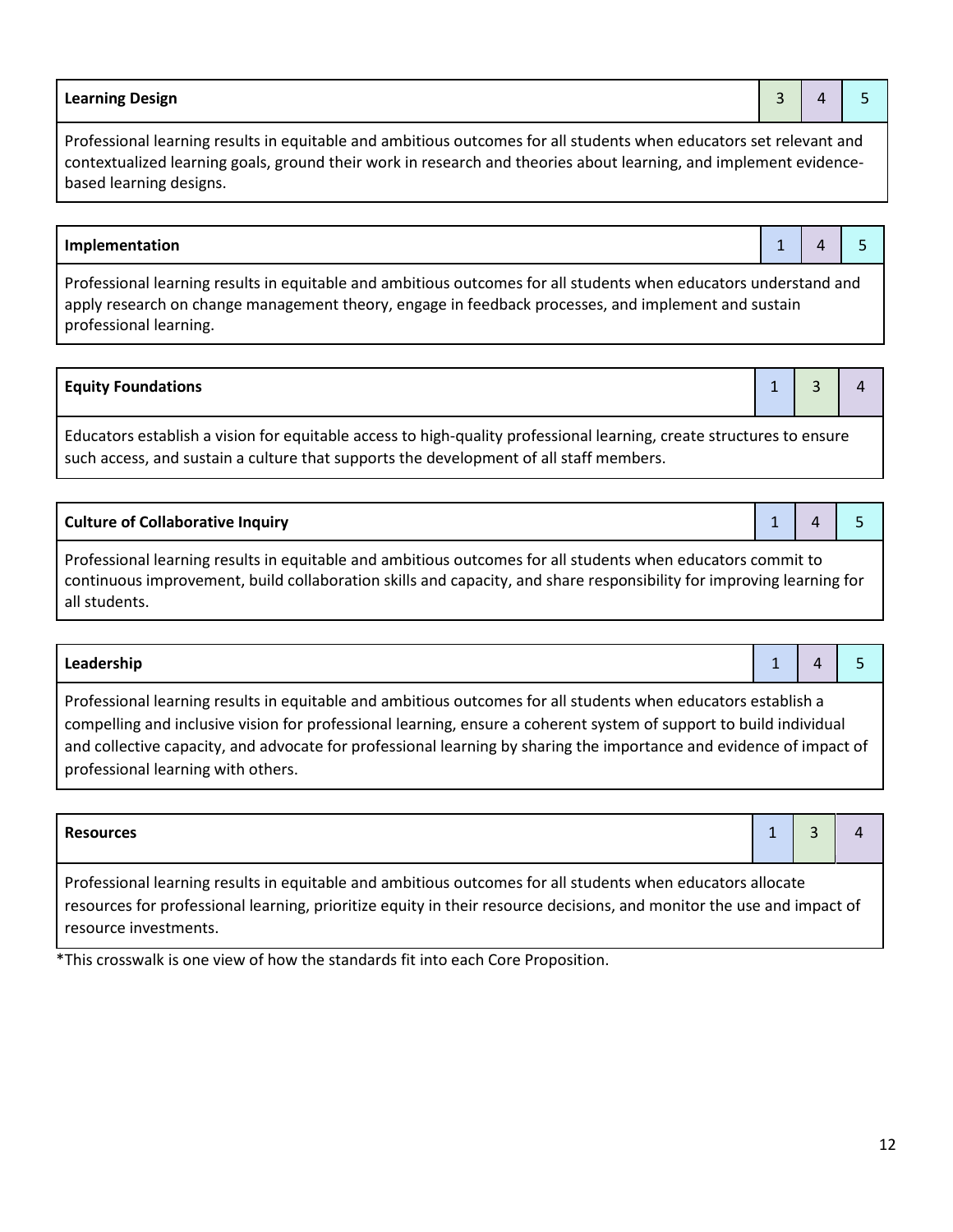#### <span id="page-13-0"></span>[Teacher Leader Model Standards](https://www.ets.org/s/education_topics/teaching_quality/pdf/teacher_leader_model_standards.pdf)

#### **Standards and Core Propositions Alignment**

#### Core Propositions

Proposition 1: Teachers are committed to students and their learning

Proposition 2: Teachers know the subjects they teach and how to teach those subjects to students

Proposition 3: Teachers are responsible for managing and monitoring student learning

Proposition 4: Teachers think systematically about their practice and learn from experiences

Proposition 5: Teachers are members of learning communities

#### The colors note where Standards align to Core Propositions.

| Domain I                                                                                                                                                                                                                            | Fostering a Collaborative Culture to Support Educator Development and<br><b>Student Learning</b> |  |  |  |  |  |
|-------------------------------------------------------------------------------------------------------------------------------------------------------------------------------------------------------------------------------------|--------------------------------------------------------------------------------------------------|--|--|--|--|--|
| The teacher leader understands the principles of adult learning and knows how to develop a collaborative culture of<br>collective responsibility in the school. The teacher leader uses this knowledge to promote an environment of |                                                                                                  |  |  |  |  |  |
| collegiality, trust, and respect that focuses on continuous improvement in instruction and student learning.                                                                                                                        |                                                                                                  |  |  |  |  |  |

The teacher leader understands how research creates new knowledge, informs policies and practices and improves teaching and learning. The teacher leader models and facilitates the use of systematic inquiry as a critical component of teachers' ongoing learning and development.

| <b>Domain III</b>                                                                                                                                                                                                                       | <b>Promoting Professional Learning for Continuous Improvement</b> |  |  |  |  |
|-----------------------------------------------------------------------------------------------------------------------------------------------------------------------------------------------------------------------------------------|-------------------------------------------------------------------|--|--|--|--|
| The teacher leader understands the evolving nature of teaching and learning, established and emerging technologies,<br>and the school community. The teacher leader uses this knowledge to promote, design, and facilitate job-embedded |                                                                   |  |  |  |  |
| professional learning aligned with school improvement goals.                                                                                                                                                                            |                                                                   |  |  |  |  |

| <b>Domain IV</b>                                                                                                                                                                                                                                                                                                                                                                                                      | <b>Facilitating Improvement in Instruction and Student Learning</b> |  |  |  |  |  |
|-----------------------------------------------------------------------------------------------------------------------------------------------------------------------------------------------------------------------------------------------------------------------------------------------------------------------------------------------------------------------------------------------------------------------|---------------------------------------------------------------------|--|--|--|--|--|
| The teacher leader demonstrates a deep understanding of the teaching and learning processes and uses this<br>knowledge to advance the professional skills of colleagues by being a continuous learner and modeling reflective<br>practice based on student results. The teacher leader works collaboratively with colleagues to ensure instructional<br>practices are aligned to a shared vision, mission, and goals. |                                                                     |  |  |  |  |  |